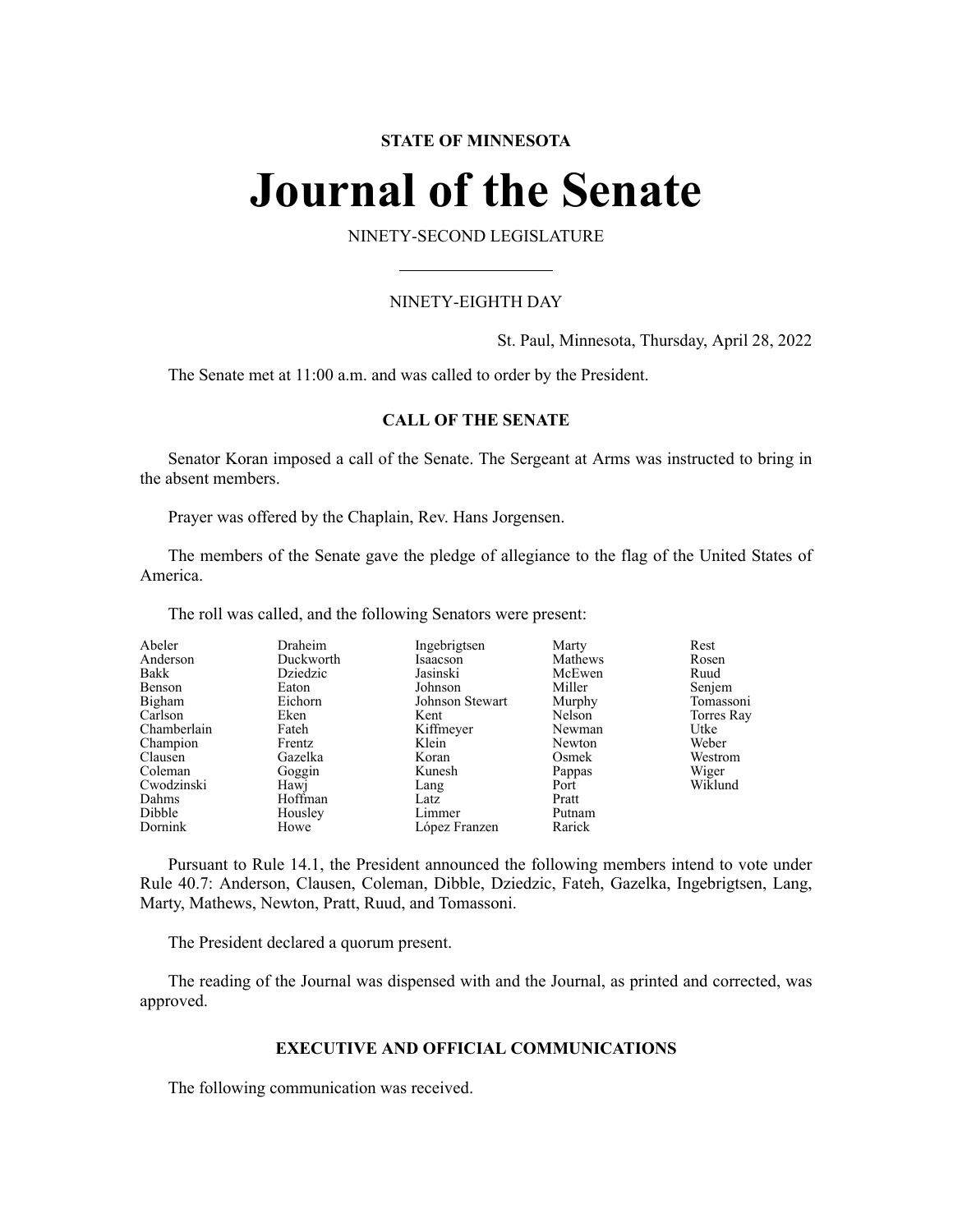The Honorable David J. Osmek President of the Senate

Dear Senator Osmek:

Pursuant to Senate Rule 8.2, the following appointments have been withdrawn from the following committees and placed on the Confirmation Calendar:

From the Committee on Labor and Industry Policy, to which was referred the following appointment as reported in the Journal for April 13, 2021:

### BOARD OF HIGH PRESSURE PIPING SYSTEMS Mark Kincs

From the Committee on State Government Finance and Policy and Elections, to which was referred the following appointment as reported in the Journal for April 13, 2021:

> GAMBLING CONTROL BOARD Karen Diver

> > Sincerely, Cal R. Ludeman Secretary of the Senate

#### **REPORTS OF COMMITTEES**

Senator Benson moved that the Committee Reports at the Desk be now adopted. The motion prevailed.

#### **Senator Miller, from the Committee on Rules and Administration, to which was referred**

**H.F. No. 4293** for comparison with companion Senate File, reports the following House File was found not identical with companion Senate File as follows:

| <b>GENERAL ORDERS</b> |          | <b>CONSENT CALENDAR</b> |          | <b>CALENDAR</b> |          |
|-----------------------|----------|-------------------------|----------|-----------------|----------|
| H.F. No.              | S.F. No. | H.E. No.                | S.F. No. | <b>H.F. No.</b> | S.F. No. |
| 4293                  | 3975     |                         |          |                 |          |

Pursuant to Rule 45, the Committee on Rules and Administration recommends that H.F. No. 4293 be amended as follows:

Delete all the language after the enacting clause of H.F. No. 4293, the third engrossment; and insert the language after the enacting clause of S.F. No. 3975, the second engrossment; further, delete the title of H.F. No. 4293, the third engrossment; and insert the title of S.F. No. 3975, the second engrossment.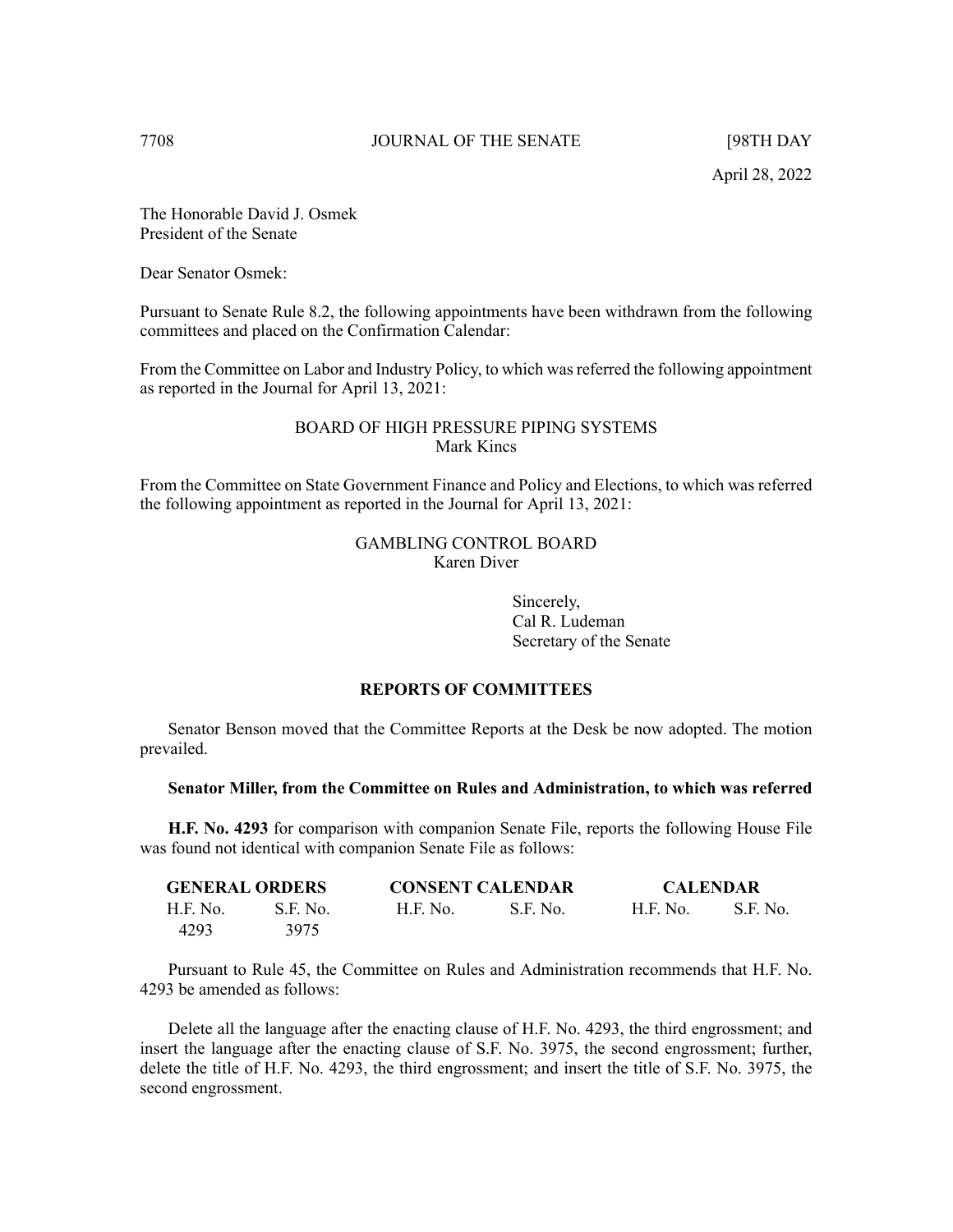#### 98TH DAY] THURSDAY, APRIL 28, 2022 7709

And when so amended H.F. No. 4293 will be identical to S.F. No. 3975, and further recommends that H.F. No. 4293 be given its second reading and substituted for S.F. No. 3975, and that the Senate File be indefinitely postponed.

Pursuant to Rule 45, this report was prepared and submitted by the Secretary of the Senate on behalf of the Committee on Rules and Administration. Amendments adopted. Report adopted.

#### **Senator Miller, from the Committee on Rules and Administration, to which was referred**

**H.F. No. 4300** for comparison with companion Senate File, reports the following House File was found not identical with companion Senate File as follows:

|          | <b>GENERAL ORDERS</b> | <b>CONSENT CALENDAR</b> |           | <b>CALENDAR</b> |          |
|----------|-----------------------|-------------------------|-----------|-----------------|----------|
| H.F. No. | S.F. No.              | <b>H.F. No.</b>         | -S.F. No. | H.F. No.        | S.F. No. |
| 4300     | 4113                  |                         |           |                 |          |

Pursuant to Rule 45, the Committee on Rules and Administration recommends that H.F. No. 4300 be amended as follows:

Delete all the language after the enacting clause of H.F. No. 4300, the fourth engrossment; and insert the language after the enacting clause of S.F. No. 4113, the second engrossment; further, delete the title of H.F. No. 4300, the fourth engrossment; and insert the title of S.F. No. 4113, the second engrossment.

And when so amended H.F. No. 4300 will be identical to S.F. No. 4113, and further recommends that H.F. No. 4300 be given its second reading and substituted for S.F. No. 4113, and that the Senate File be indefinitely postponed.

Pursuant to Rule 45, this report was prepared and submitted by the Secretary of the Senate on behalf of the Committee on Rules and Administration. Amendments adopted. Report adopted.

#### **SECOND READING OF HOUSE BILLS**

H.F. Nos. 4293 and 4300 were read the second time.

#### **INTRODUCTION AND FIRST READING OF SENATE BILLS**

The following bills were read the first time.

#### **Senators Abeler, Hoffman, Newton, Senjem, and Clausen introduced--**

**S.F. No. 4552:** A bill for an act relating to higher education; creating a green training program at the University of Minnesota; establishing a new account in the special revenue fund; requiring a report; appropriating money; proposing coding for new law in Minnesota Statutes, chapter 137.

Referred to the Committee on Higher Education Finance and Policy.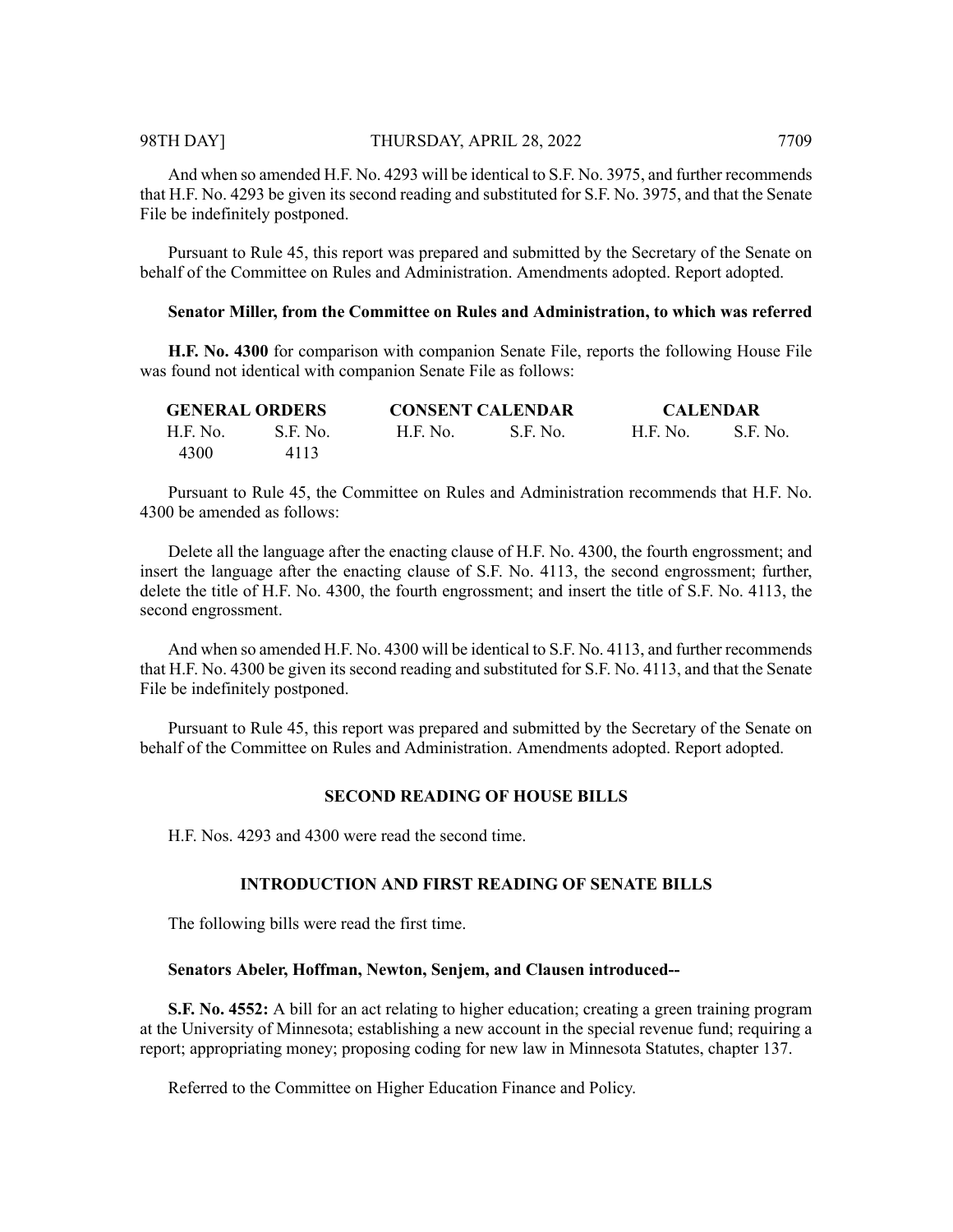#### 7710 JOURNAL OF THE SENATE [98TH DAY

#### **Senators Koran, Rarick, and Housley introduced--**

**S.F. No. 4553:** A bill for an act relating to state government; appropriating money for an interchange at Interstate Highway 35 and County State-Aid Highway 19 in Chisago County; authorizing the sale and issuance of state bonds.

Referred to the Committee on Capital Investment.

#### **Senators Murphy, Wiklund, Port, Kunesh, and Rest introduced--**

**S.F. No. 4554:** A bill for an act relating to public safety; amending certain statutes regarding public safety and corrections; providing for grant programs; requiring reports; appropriating money for courts, civil legal services, Guardian Ad Litem Board, Board Of Public Defense, human rights, public safety, Peace Officer Standards and Training Board, private detective board, and corrections; establishing public safety aid for local governments and Tribal governments; establishing a public safety innovation board; requiring a report; amending Minnesota Statutes 2020, sections 214.10, subdivision 10; 299C.063, subdivision 2, by adding a subdivision;  $326.3382$ , subdivision 2; 611A.31, subdivision 2, by adding a subdivision; 611A.32, subdivisions 1, 1a, 2, 3; 611A.345; 611A.35; 626.843, by adding a subdivision; 626.8473, subdivision 3; 626.89, subdivision 17; Laws 2021, First Special Session chapter 11, article 1, section 15, subdivision 3; proposing coding for new law in Minnesota Statutes, chapters 299A; 477A.

Referred to the Committee on Judiciary and Public Safety Finance and Policy.

#### **Senators Pappas, Dziedzic, Marty, and Johnson Stewart introduced--**

**S.F. No. 4555:** A bill for an act relating to public safety; amending certain statutes regarding public safety and corrections; providing for grant programs; requiring reports; appropriating money for courts, civil legal services, Guardian Ad Litem Board, Board Of Public Defense, human rights, public safety, Peace Officer Standards and Training Board, private detective board, and corrections; establishing public safety aid for local governments and Tribal governments; establishing a public safety innovation board; requiring a report; amending Minnesota Statutes 2020, sections 214.10, subdivision 10; 299C.063, subdivision 2, by adding a subdivision;  $326.3382$ , subdivision 2; 611A.31, subdivision 2, by adding a subdivision; 611A.32, subdivisions 1, 1a, 2, 3; 611A.345; 611A.35; 626.843, by adding a subdivision; 626.8473, subdivision 3; 626.89, subdivision 17; Laws 2021, First Special Session chapter 11, article 1, section 15, subdivision 3; proposing coding for new law in Minnesota Statutes, chapters 299A; 477A.

Referred to the Committee on Judiciary and Public Safety Finance and Policy.

#### **MOTIONS AND RESOLUTIONS**

Senator Rest moved that the name of Senator Putnam be added as a co-author to S.F. No. 3192. The motion prevailed.

Senator Wiklund moved that the name of Senator Frentz be added as a co-author to S.F. No. 3394. The motion prevailed.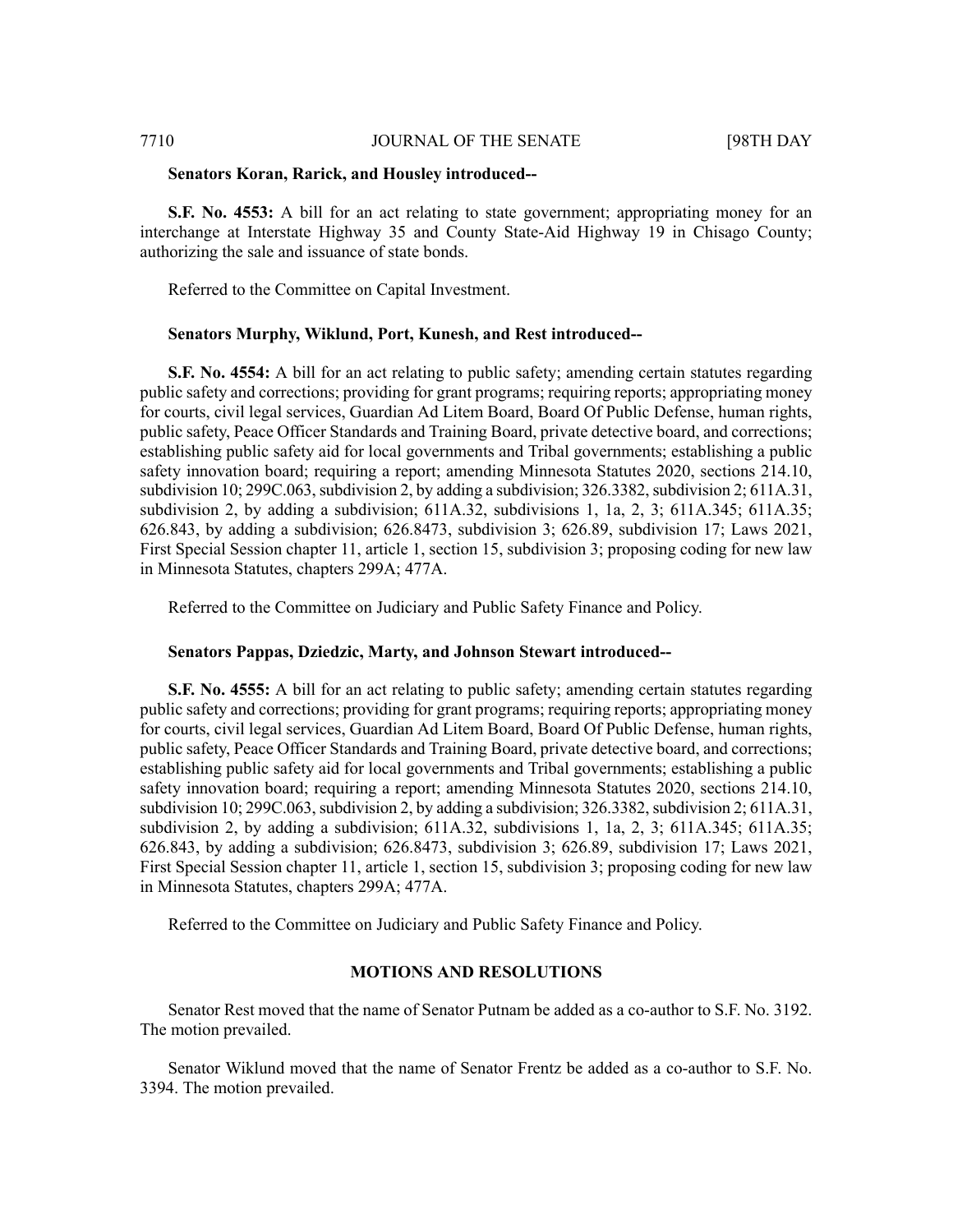Senator Tomassoni moved that the name of Senator Rarick be added as a co-author to S.F. No. 3510. The motion prevailed.

Senator Pratt moved that the name of Senator Rarick be added as a co-author to S.F. No. 4091. The motion prevailed.

Senator Dibble moved that the names of Senators Kunesh, Murphy, Port, and Rest be added as co-authors to S.F. No. 4548. The motion prevailed.

#### **SPECIAL ORDERS**

Pursuant to Rule 26, Senator Benson, designee of the Chair of the Committee on Rules and Administration, designated the following bills a Special Orders Calendar to be heard immediately:

H.F. No. 2746, S.F. Nos. 3086, and 4476.

#### **SPECIAL ORDER**

**H.F. No. 2746:** A bill for an act relating to public safety; clarifying eligibility for participation in the Hometown Heroes Act; transferring money; amending Laws 2021, First Special Session chapter 11, article 2, section 12.

H.F. No. 2746 was read the third time and placed on its final passage.

The question was taken on the passage of the bill.

The roll was called, and there were yeas 66 and nays 0, as follows:

Those who voted in the affirmative were:

| Abeler      | Draheim   | Ingebrigtsen    | Marty   | Rest       |
|-------------|-----------|-----------------|---------|------------|
| Anderson    | Duckworth | Isaacson        | Mathews | Rosen      |
| Bakk        | Dziedzic  | Jasinski        | McEwen  | Senjem     |
| Benson      | Eaton     | Johnson         | Miller  | Tomassoni  |
| Bigham      | Eichorn   | Johnson Stewart | Murphy  | Torres Ray |
| Carlson     | Eken      | Kent            | Nelson  | Utke       |
| Chamberlain | Fateh     | Kiffmeyer       | Newman  | Weber      |
| Champion    | Frentz    | Klein           | Newton  | Westrom    |
| Clausen     | Gazelka   | Koran           | Osmek   | Wiger      |
| Coleman     | Goggin    | Kunesh          | Pappas  | Wiklund    |
| Cwodzinski  | Hawj      | Lang            | Port    |            |
| Dahms       | Hoffman   | Latz            | Pratt   |            |
| Dibble      | Housley   | Limmer          | Putnam  |            |
| Dornink     | Howe      | López Franzen   | Rarick  |            |

Pursuant to Rule 40, Senator Jasinski cast the affirmative vote on behalf of the following Senators: Anderson, Coleman, Gazelka, Goggin, Ingebrigtsen, Lang, Mathews, Pratt, and Tomassoni.

Pursuant to Rule 40, Senator Kunesh cast the affirmative vote on behalf of the following Senators: Clausen, Dibble, Dziedzic, Fateh, Isaacson, Marty, and Newton.

So the bill passed and its title was agreed to.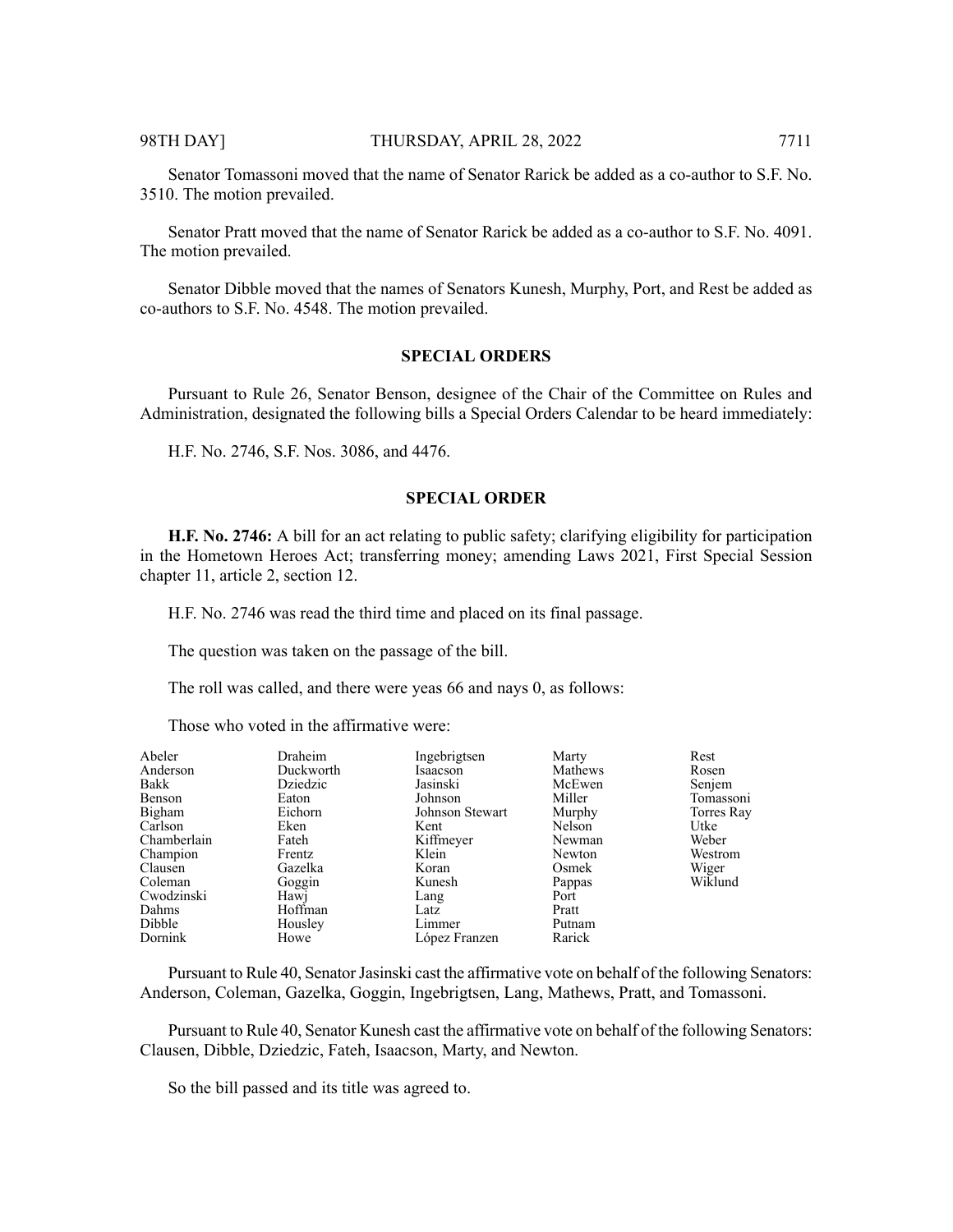#### **SPECIAL ORDER**

**S.F. No. 3086:** A bill for an act relating to transportation; modifying allocation of state general sales tax revenue related to motor vehicle repair and replacement parts; dedicating sales tax revenue to small cities assistance account and town road account; amending Minnesota Statutes 2020, section 297A.94.

Senator Kent moved to amend S.F. No. 3086 as follows:

Page 2, line 32, delete "86" and insert "46"

Page 3, line 2, delete "and"

Page 3, line 4, delete the period and insert a semicolon

Page 3, after line 4, insert:

"(4) 36 percent to the metropolitan area transit account in the transit assistance fund established under section 16A.88; and

(5) four percent to the greater Minnesota transit account in the transit assistance fund established under section 16A.88."

The question was taken on the adoption of the amendment.

The roll was called, and there were yeas 31 and nays 35, as follows:

Those who voted in the affirmative were:

| Abeler     | Dziedzic | Isaacson        | Marty  | Torres Ray |
|------------|----------|-----------------|--------|------------|
| Bigham     | Eaton    | Johnson Stewart | McEwen | Wiger      |
| Carlson    | Eken     | Kent            | Murphy | Wiklund    |
| Champion   | Fateh    | Klein           | Pappas |            |
| Clausen    | Frentz   | Kunesh          | Port   |            |
| Cwodzinski | Hawj     | Latz            | Putnam |            |
| Dibble     | Hoffman  | López Franzen   | Rest   |            |

Pursuant to Rule 40, Senator Kunesh cast the affirmative vote on behalf of the following Senators: Clausen, Dibble, Dziedzic, Fateh, Isaacson, and Marty.

Those who voted in the negative were:

| Anderson       | Draheim   | Ingebrigtsen | Mathews | Rarick    |
|----------------|-----------|--------------|---------|-----------|
| Bakk           | Duckworth | Jasinski     | Miller  | Rosen     |
| Benson         | Eichorn   | Johnson      | Nelson  | Senjem    |
| Chamberlain    | Gazelka   | Kiffmeyer    | Newman  | Tomassoni |
| Coleman        | Goggin    | Koran        | Newton  | Utke      |
| Dahms          | Housley   | Lang         | Osmek   | Weber     |
| <b>Dornink</b> | Howe      | Limmer       | Pratt   | Westrom   |

Pursuant to Rule 40, Senator Jasinski cast the negative vote on behalf of the following Senators: Anderson, Coleman, Gazelka, Goggin, Ingebrigtsen, Lang, Mathews, Pratt, Rosen, Senjem, and Tomassoni.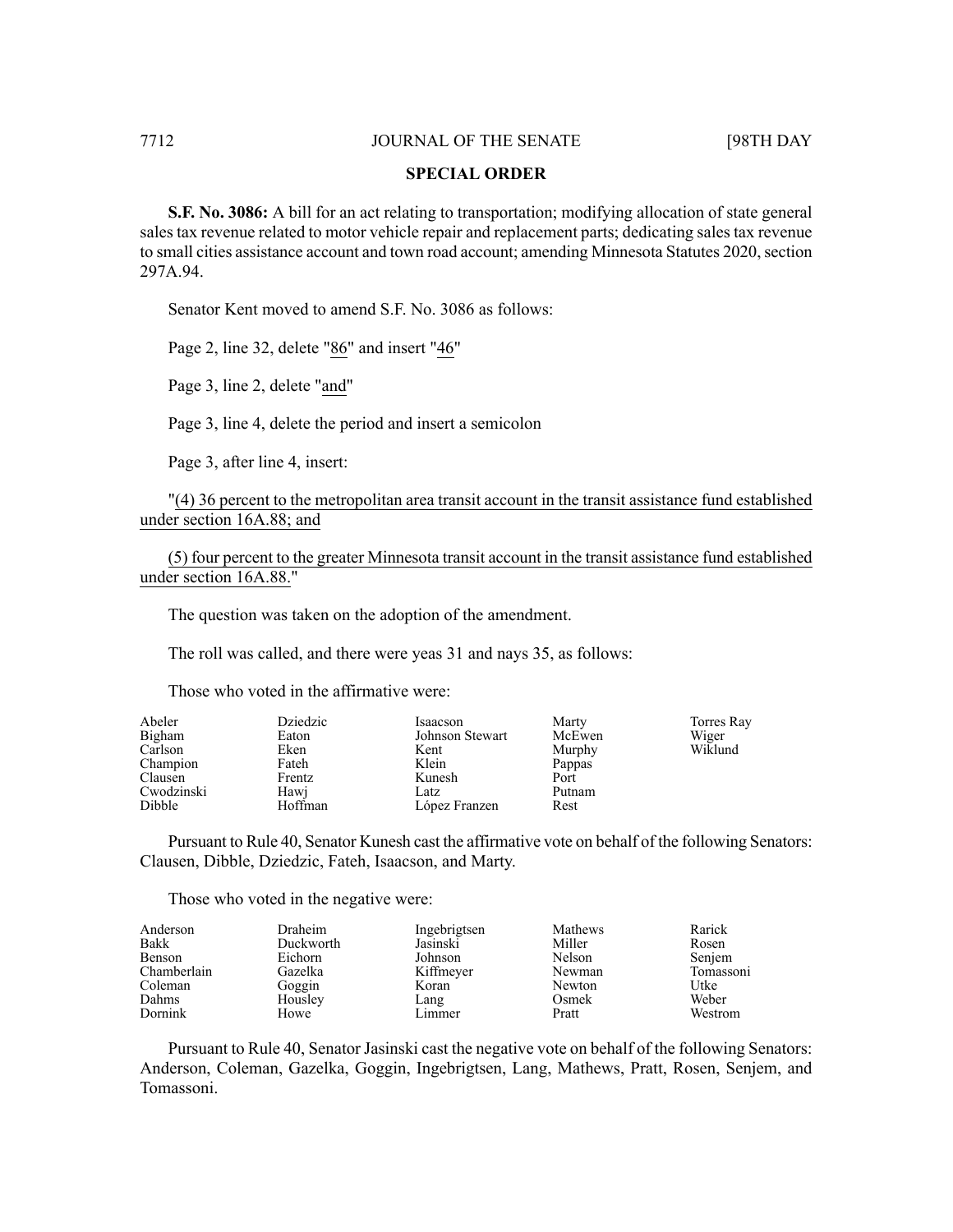Pursuant to Rule 40, Senator Kunesh cast the negative vote on behalf of the following Senator: Newton.

The motion did not prevail. So the amendment was not adopted.

S.F. No. 3086 was read the third time and placed on its final passage.

The question was taken on the passage of the bill.

The roll was called, and there were yeas 59 and nays 7, as follows:

Those who voted in the affirmative were:

| Abeler<br>Anderson<br>Bakk<br>Benson<br>Bigham<br>Carlson<br>Chamberlain<br>Champion | <b>Dibble</b><br>Dornink<br>Draheim<br>Duckworth<br>Dziedzic<br>Eichorn<br>Eken<br>Frentz | Housley<br>Howe<br>Ingebrigtsen<br>Isaacson<br>Jasinski<br>Johnson<br>Johnson Stewart<br>Kent | Latz<br>Limmer<br>López Franzen<br>Mathews<br>McEwen<br>Miller<br>Nelson<br>Newman | Pratt<br>Putnam<br>Rarick<br>Rest<br>Rosen<br>Senjem<br>Utke |
|--------------------------------------------------------------------------------------|-------------------------------------------------------------------------------------------|-----------------------------------------------------------------------------------------------|------------------------------------------------------------------------------------|--------------------------------------------------------------|
|                                                                                      |                                                                                           |                                                                                               |                                                                                    |                                                              |
|                                                                                      |                                                                                           |                                                                                               |                                                                                    |                                                              |
|                                                                                      |                                                                                           |                                                                                               |                                                                                    | Tomassoni                                                    |
|                                                                                      |                                                                                           |                                                                                               |                                                                                    |                                                              |
| Clausen                                                                              | Gazelka                                                                                   | Kiffmeyer                                                                                     | Newton                                                                             | Weber                                                        |
| Coleman                                                                              | Goggin                                                                                    | Klein                                                                                         | Osmek                                                                              | Westrom                                                      |
| Cwodzinski                                                                           | Hawj                                                                                      | Koran                                                                                         | Pappas                                                                             | Wiger                                                        |
| Dahms                                                                                | Hoffman                                                                                   | Lang                                                                                          | Port                                                                               |                                                              |
|                                                                                      |                                                                                           |                                                                                               |                                                                                    |                                                              |

Pursuant to Rule 40, Senator Jasinski cast the affirmative vote on behalf of the following Senators: Anderson, Coleman, Gazelka, Goggin, Ingebrigtsen, Lang, Mathews, Pratt, Senjem, and Tomassoni.

Pursuant to Rule 40, Senator Kunesh cast the affirmative vote on behalf of the following Senators: Clausen, Dibble, Dziedzic, Isaacson, and Newton.

Those who voted in the negative were:

| Eaton | Kunesh | Murphy     | Wiklund |
|-------|--------|------------|---------|
| Fateh | Marty  | Torres Rav |         |

Pursuant to Rule 40, Senator Kunesh cast the negative vote on behalf of the following Senators: Fateh and Marty.

So the bill passed and its title was agreed to.

#### **RECESS**

Senator Johnson moved that the Senate do now recess subject to the call of the President. The motion prevailed.

After a brief recess, the President called the Senate to order.

#### **CALL OF THE SENATE**

Senator Draheim imposed a call of the Senate. The Sergeant at Arms was instructed to bring in the absent members.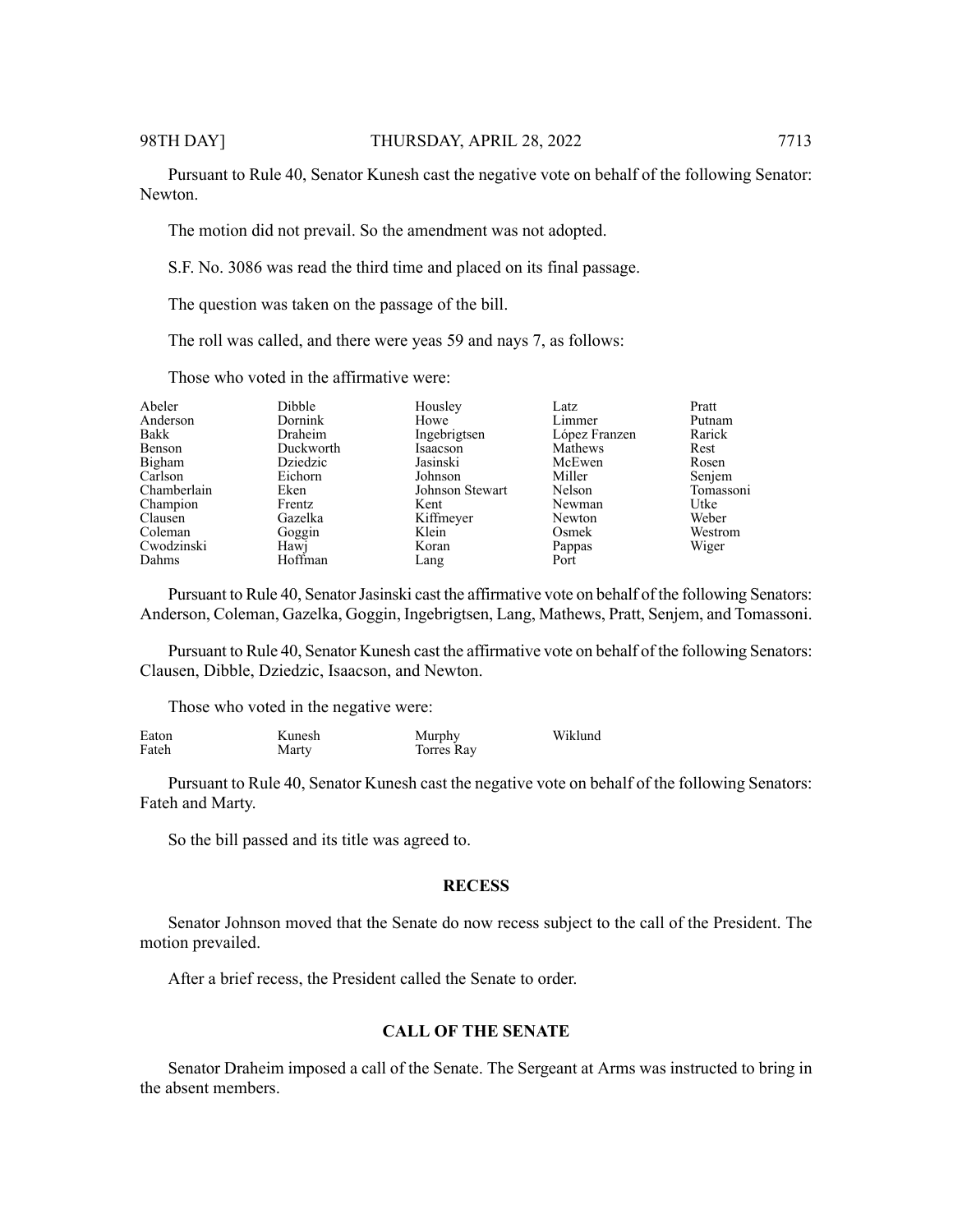#### **SPECIAL ORDER**

**S.F. No. 4476:** A bill for an act relating to redistricting; adjusting the house of representatives district boundaries within Senate District 58; proposing coding for new law in Minnesota Statutes, chapter 2.

Senator Johnson moved to amend S.F. No. 4476 as follows:

Page 1, delete lines 7 to 9 and insert:

"Subdivision 1. **Senate district.** Notwithstanding the order of the Minnesota Special Redistricting Panel in Wattson v. Simon, Nos. A21-0243, A21-0546 (February 15, 2022), Senate District 15 consists of the district as described in that order, with the modification contained in file L15A-1, on file with the Geographic Information Systems Office of the Legislative Coordinating Commission and published on its website on April 27, 2022."

Page 1, delete lines 20 to 22 and insert:

"Subdivision 1. **Senate district.** Notwithstanding the order of the Minnesota Special Redistricting Panel in Wattson v. Simon, Nos. A21-0243, A21-0546 (February 15, 2022), Senate District 16 consists of the district as described in that order, with the modification contained in file L15A-1, on file with the Geographic Information Systems Office of the Legislative Coordinating Commission and published on its website on April 27, 2022."

Amend the title accordingly

The motion prevailed. So the amendment was adopted.

S.F. No. 4476 was read the third time, as amended, and placed on its final passage.

The question was taken on the passage of the bill, as amended.

The roll was called, and there were yeas 63 and nays 1, as follows:

Those who voted in the affirmative were:

| Abeler      | Dornink   | Howe            | Limmer        | Rarick     |
|-------------|-----------|-----------------|---------------|------------|
| Anderson    | Draheim   | Ingebrigtsen    | López Franzen | Rosen      |
| Bakk        | Duckworth | Isaacson        | Marty         | Ruud       |
| Benson      | Dziedzic  | Jasinski        | Mathews       | Senjem     |
| Bigham      | Eaton     | Johnson         | Miller        | Tomassoni  |
| Carlson     | Eichorn   | Johnson Stewart | Murphy        | Torres Ray |
| Chamberlain | Fateh     | Kent            | Nelson        | Utke       |
| Champion    | Frentz    | Kiffmeyer       | Newman        | Weber      |
| Clausen     | Gazelka   | Klein           | Newton        | Westrom    |
| Coleman     | Goggin    | Koran           | Osmek         | Wiger      |
| Cwodzinski  | Hawj      | Kunesh          | Pappas        | Wiklund    |
| Dahms       | Hoffman   | Lang            | Port          |            |
| Dibble      | Housley   | Latz            | Putnam        |            |

Pursuant to Rule 40, Senator Jasinski cast the affirmative vote on behalf of the following Senators: Anderson, Coleman, Gazelka, Goggin, Howe, Ingebrigtsen, Lang, Mathews, Rarick, Ruud, Senjem, Tomassoni, and Westrom.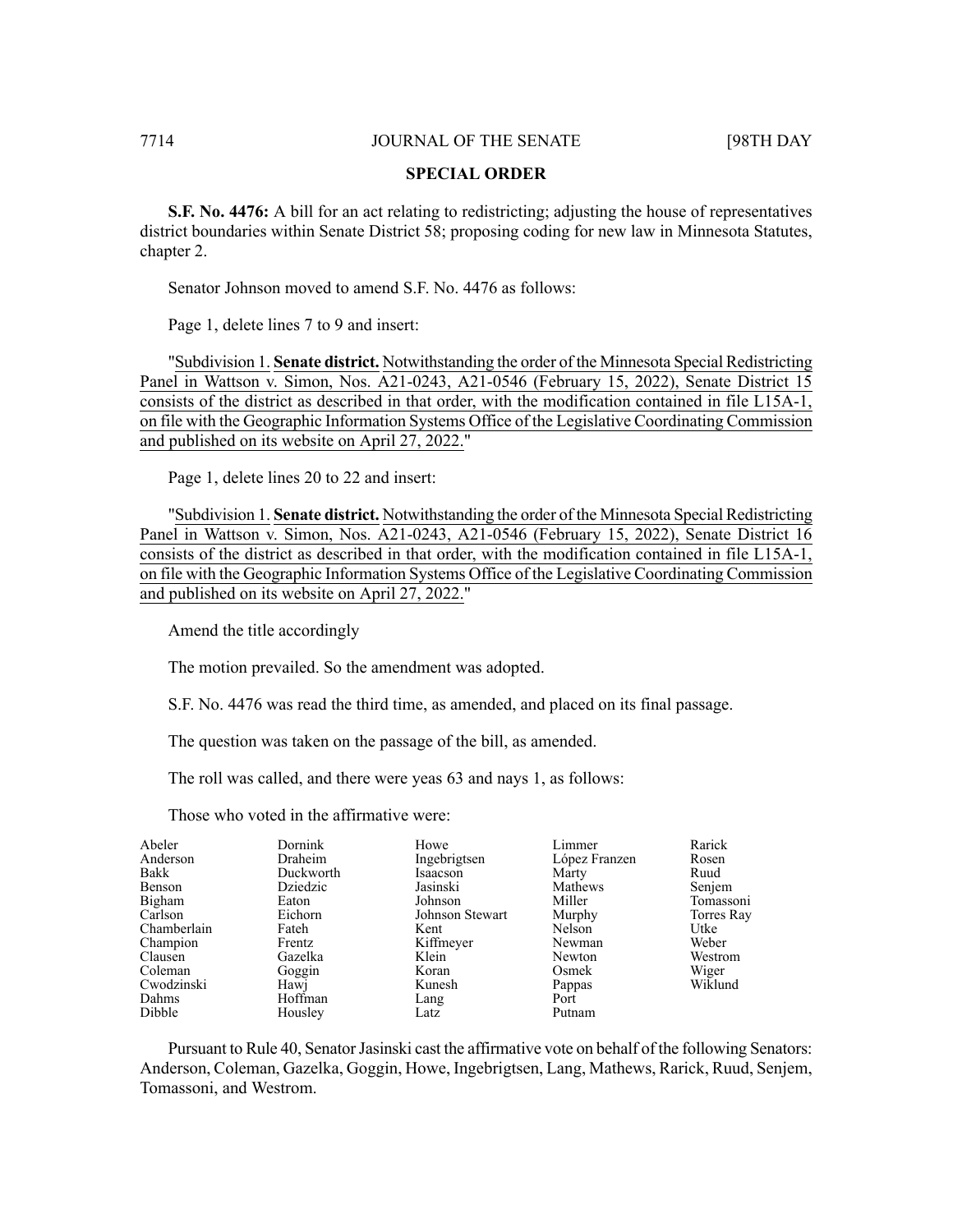Pursuant to Rule 40, Senator Kunesh cast the affirmative vote on behalf of the following Senators:

Clausen, Dibble, Dziedzic, Fateh, Johnson Stewart, Klein, Marty, Newton, and Port.

Those who voted in the negative were:

Rest

So the bill, as amended, was passed and its title was agreed to.

#### **RECESS**

Senator Miller moved that the Senate do now recess subject to the call of the President. The motion prevailed.

After a brief recess, the President called the Senate to order.

#### **MEMBERS EXCUSED**

Senator Ruud was excused from the Session of today from 11:00 a.m. to 12:00 noon. Senator Pratt was excused from the Session of today from 1:00 to 1:35 p.m. Senator Eken was excused from the Session of today from 1:25 to 1:35 p.m. Senator McEwen was excused from the Session of today from 1:25 to 2:00 p.m.

#### **ADJOURNMENT**

Senator Johnson moved that the Senate do now adjourn until 12:00 noon, Friday, April 29, 2022. The motion prevailed.

Cal R. Ludeman, Secretary of the Senate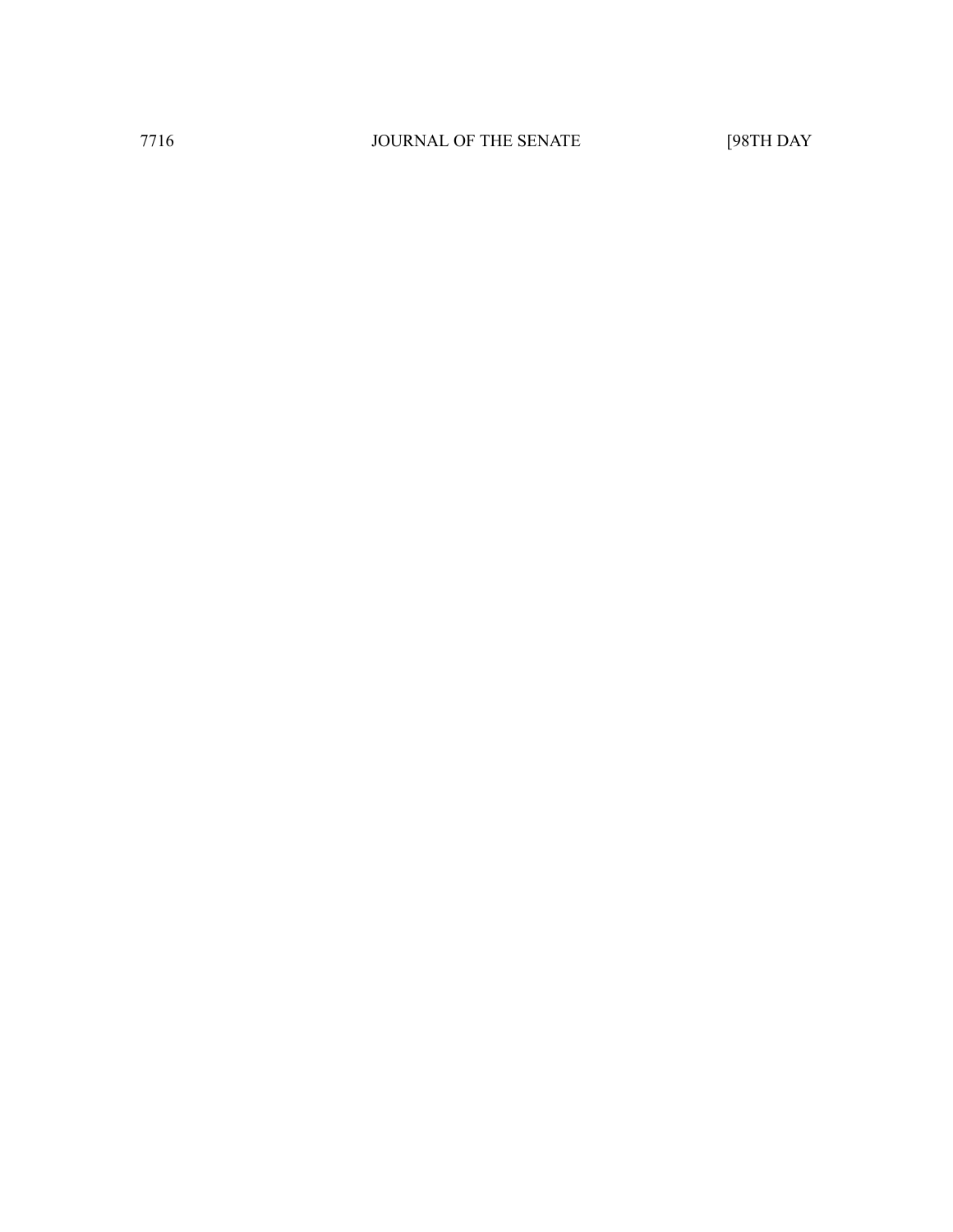# **INDEX TO DAILY JOURNAL**

### **Thursday, April 28, 2022**

#### **EXECUTIVE AND OFFICIAL COMMUNICATIONS**

Pages 7707 to 7708

#### **REPORTS OF COMMITTEES**

S.F. Nos. Page Page H.F. Nos. Page 4293 . . . . . . . . . . 7708 4300 . . . . . . . . . . 7709

#### **SECOND READINGS**

| S.F. Nos. | Page | H.F. Nos.                               | Page |
|-----------|------|-----------------------------------------|------|
|           |      | 4293 7709                               |      |
|           |      | $4300 \ldots \ldots \ldots \ldots 7709$ |      |

### **INTRODUCTION AND FIRST READING OF SENATE BILLS**

S.F Nos. 4552 to 4555 . . . . . . . . . . . . . . . . . Pages 7709 to 7710

#### **MOTIONS AND RESOLUTIONS**

| S.F. Nos. | Page | H.F. Nos. | Page |
|-----------|------|-----------|------|
|           |      |           |      |
|           |      |           |      |
| 3510 7711 |      |           |      |
| 4091 7711 |      |           |      |
|           |      |           |      |

#### **SPECIAL ORDERS**

| S.F. Nos. | Page                                    | H.F. Nos. | Page |
|-----------|-----------------------------------------|-----------|------|
|           | $3086 \ldots \ldots \ldots \ldots 7712$ |           |      |
|           | 4476 7714                               |           |      |